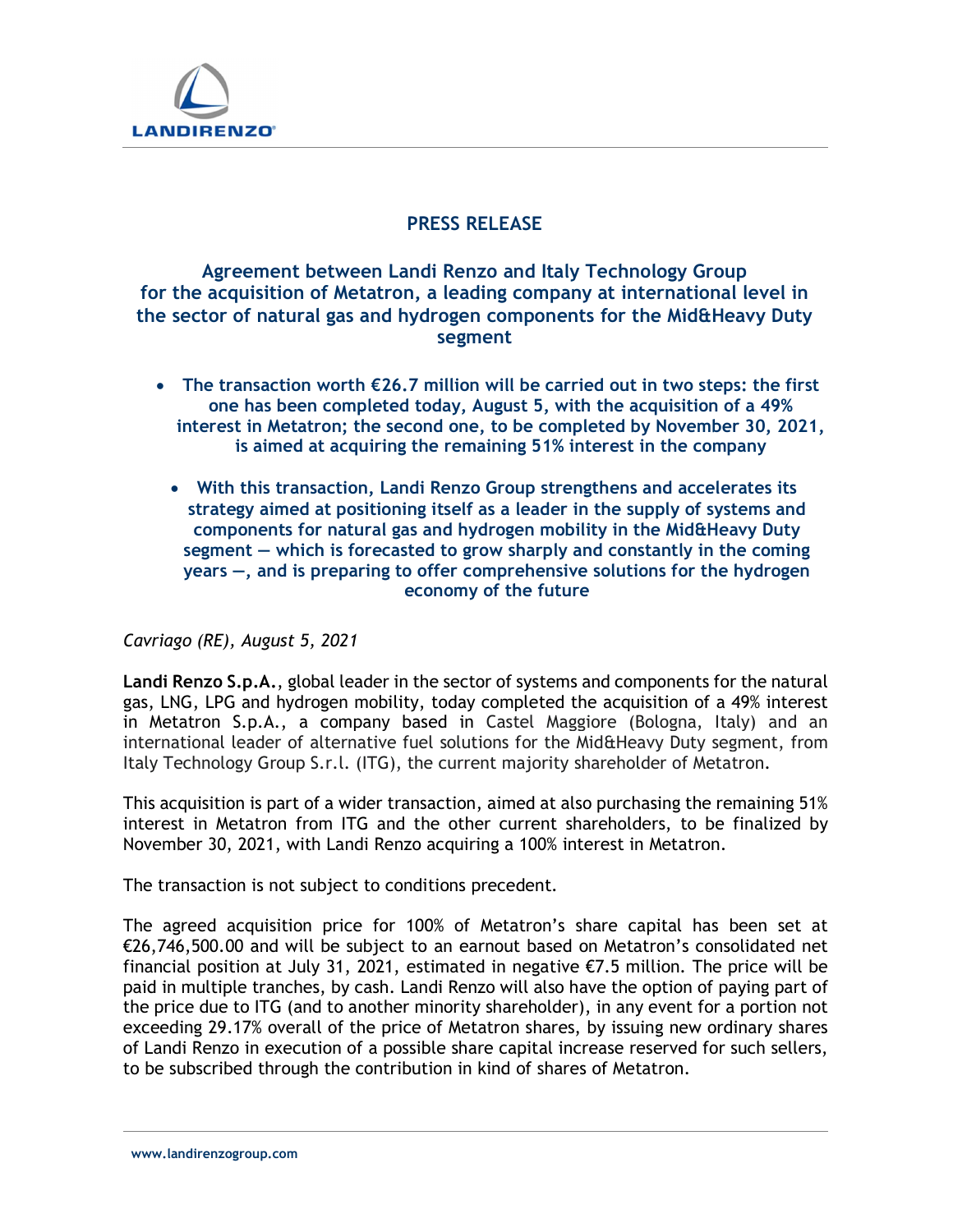

The acquisition of Metatron is a strategic transaction for Landi Renzo Group, which will thus be able to further strengthen its presence in the Mid&Heavy Duty segment, one of the most interested in hydrogen, natural gas, biomethane, and LNG alternative fuels, for which volumes are expected to increase sharply over the coming years.

 Metatron is a leader in the supply of components for gas and hydrogen mobility in the Mid&Heavy Duty segment, both in Europe and China, where it has a longstanding relationship with the main sector players.

In 2019 and 2020, Metatron's turnover amounted to €29.4 million and €27.4 million, respectively, with a consolidated yearly average adjusted EBITDA of €4.0 million. Turnover for 2021 is expected to amount to approximately €25 million.

The transaction will also enable significant synergies between the two companies, in terms of both cost (estimated at about €4.7 million for the full year as of 2022) and investments (estimated at about €5 million for the two-year period 2022-2023), thus allowing the Landi Renzo Group to complete its range of components for gas and hydrogen mobility in the Mid&Heavy Duty segment.

Stefano Landi, Chairman of Landi Renzo S.p.A. stated: "We are very pleased to have signed this important agreement with Metatron, with whom we share not only our local identity but also strong technical and technological expertise in systems for alternative fuel mobility and a broad-based presence at the international level. We welcome into our Group a company that has always had a leading position in its sector, with a broad, innovative product portfolio and top-tier management."

"This deal will allow us to expedite implementation of our development plan in the Mid&Heavy Duty segment, with an offer of both natural gas, biomethane and LNG, and hydrogen solutions and immediately positions us as a leader in a segment that we expect to grow rapidly in the coming years," commented Cristiano Musi, Chief Executive Officer of Landi Renzo S.p.A. "By combining the expertise and product ranges offered by Landi Renzo and Metatron, we can offer our customers the most innovative, cutting-edge solutions for the global gas and hydrogen mobility in the hydrogen economy of the future, not only in the automotive sector, but also in naval and rail applications."

For the transaction Landi Renzo Group was supported by Banca Akros acting as financial advisor, Legance as legal advisor and KPMG for the financial and legal due diligence activities. ITG was assisted by Studio Legale Fubini, Jorio, Cavalli e Associati as legal advisor.

### This press release is a translation. The Italian version will prevail.

Landi Renzo is the global leader in the Methane gas, LNG, hydrogen and LPG components and systems for the motor vehicles sector. The Company is based in Cavriago (Reggio Emilia) and has over 60 years' experience in the sector, and is renowned for the extent of its international activities in over 50 countries, with export sales of about 80%. Landi Renzo S.p.A. has been listed on the STAR segment of the MTA Market of Borsa Italiana since June 2007.

www.landirenzogroup.com